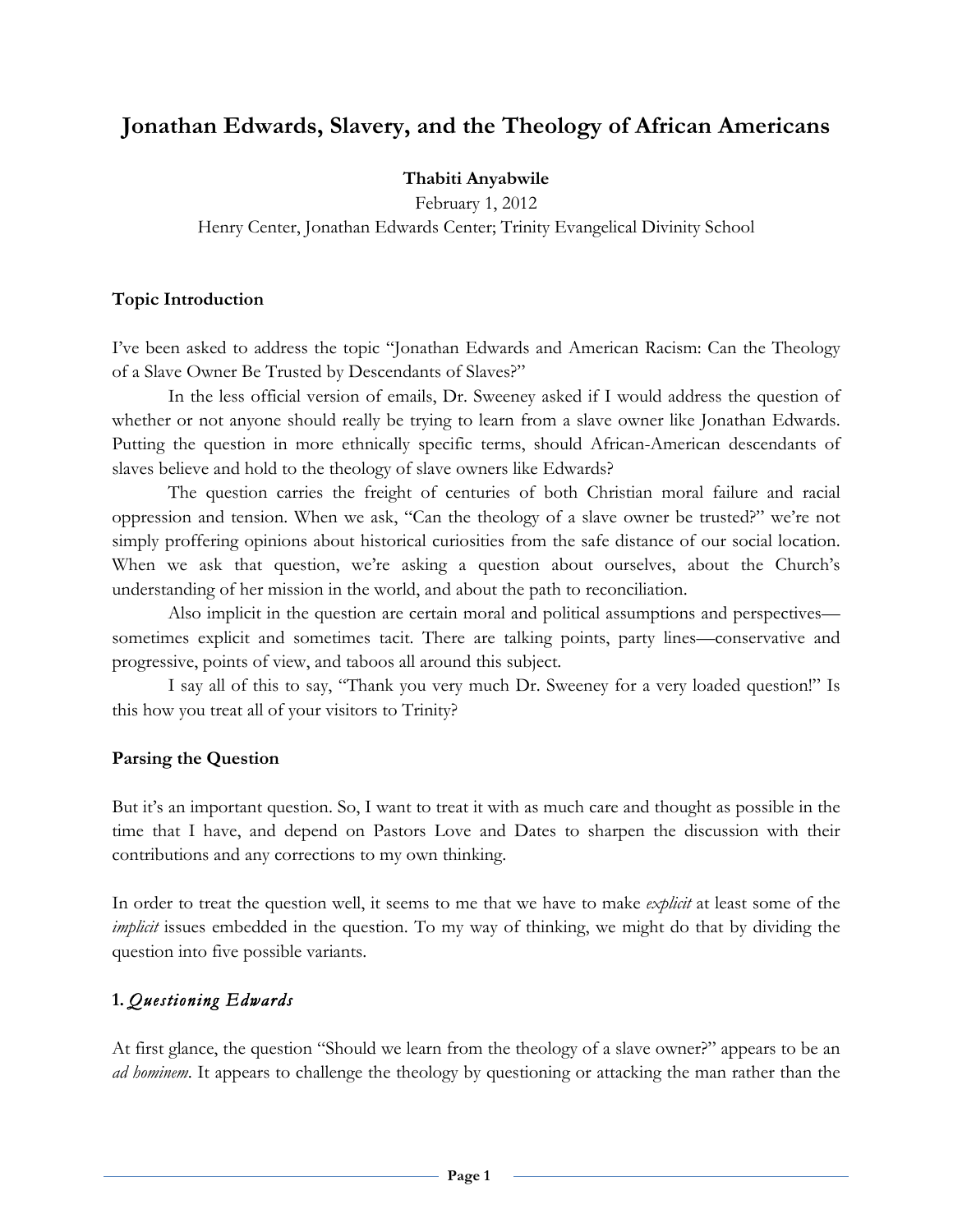theology. Now, we know *ad hominems* are an illegitimate form of logic and debate, but we dare not overlook this form of the question because it teaches us much about ourselves.

To make this form of the question more acute we might put it this way: Why didn't America's greatest intellectual and theologian, who got so much correct about the nature of God and God's saving purposes in the world, who helped shape Reformed and Evangelical Christianity in his time and for generations that followed, who humanly speaking ushered in and oversaw a dramatic outpouring of God's Spirit in revival, fail to take the correct position against arguably the biggest evil in his historical and social era? Or in the vernacular: If Edwards is 'all that,' how did he miss all of this?!

### **2.** *Questioning Edwards' Theology Proper*

But a second way we might approach our topic is to ask, not what's wrong with Edwards, but "What's wrong with Jonathan Edwards' theology proper?" Is there a defect in Edwards' understanding of the nature and work of God in the world? Did Edwards get the Bible's teaching about God wrong?

## **3.** *Questioning Edwards' Theology of Slavery*

We may be satisfied that Edwards held an orthodox view of God's nature and work in the world. But we may suspect his reasoning about slavery itself. Did Edwards exegete applicable texts in an appropriate or sound manner?

## **4.** *Questioning Edwards' Ethics*

Fourth, we might ask the question—not about Edwards or about his theology proper—but about his ethics. When we ask, "Should we trust the theology of a slave owner?" it may be that the accent falls on "slave owner." In other words, we're concerned with the social behavior and ethical stance that slave-owning implies. We might be concerned—as some claim—that the theological system leads inexorably to ethical blindness, comprise, duplicity, and evil. Or we may put it this way: Does Edwards' view of God lead him to live falsely in the world?

## **5.** *Questioning Edwards' Hermeneutics*

Finally, our broad topic might be put in terms of biblical and cultural hermeneutics. Is it possible to hold Edwards' theology and ask questions pertinent to the African American and their experience? Or, does holding to Reformed theology—often thought to be a "white" theology—necessarily prevent one from raising "Black" questions? Can a person be "Reformed" and simultaneously interested in cares and concerns particular to ethnic peoples?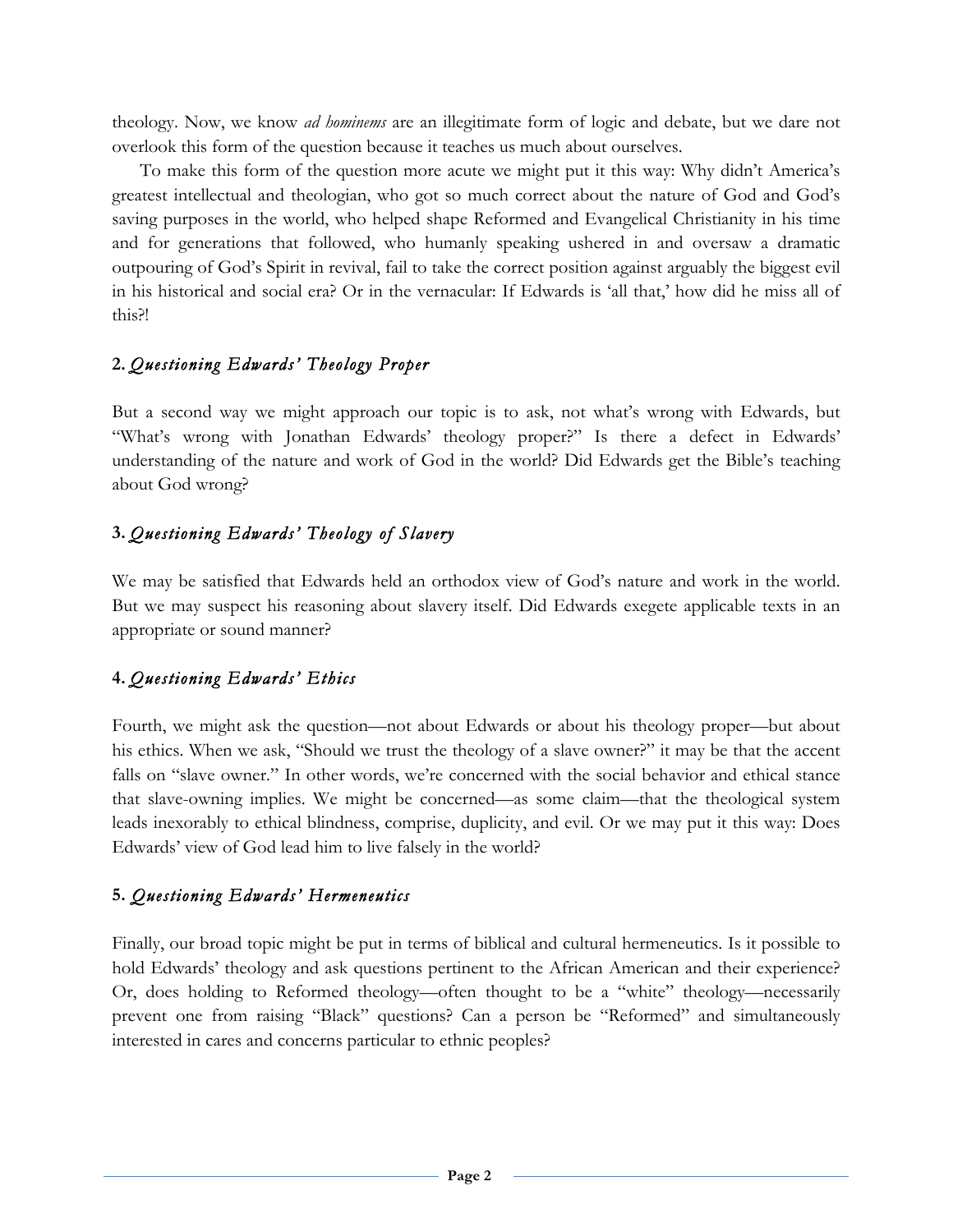#### **Questioning Edwards the Man**

Obviously, Jonathan Edwards was a man with clay feet. "The best of men are but men at best." The  $18<sup>th</sup>$  century theologian was no exception.

But after we've agreed that Edwards was human, and perhaps admitted that we too have blind spots, have we gone far enough? When we're dealing with such wide-scale and diabolical social problems as slavery, can we let ourselves off the hook with a nodding, almost winking admission of frailty and imperfection?

We really must work harder, I think, to answer that nagging question which our topic begs: *Why didn't America's greatest intellectual and theologian, who got so much correct about the nature of God and God's saving purposes in the world, who helped shape Reformed and Evangelical Christianity in his time and for generations that followed, who humanly speaking ushered in and oversaw a dramatic outpouring of God's Spirit in revival, fail to take the correct position against arguably the biggest evil in his historical and social era?*

#### **Edwards the British Aristocrat**

To answer that question, we really must understand Edwards in his own time and social location. George Marsden's biography of Edwards helps us tremendously in this regard. Marsden points out that "the world into which Edwards was born will make a lot more sense if we think of it as British rather than American. . . . Edwards lived in a thoroughly pre-Revolutionary British Empire."<sup>1</sup> His world was more Old World British than it was "America." This matters immensely when it comes to Edwards' thinking about slavery and theology. Marsden explains:

New England, having been shaped by seventeenth-century Puritanism, had its own … hierarchism. Edwards was an aristocrat by New England standards. Clergymen in New England wielded more authority and could expect more deference to their opinions than in most other parts of the British World. Further, Edwards belonged to an elite extended family that was part of the ruling class of clergy, magistrates, judges, military leaders, village squires, and merchants. The Stoddards and Williamses, along with a few other families with whom they intermarried, ruled the Connecticut River Valley, or western Massachusetts (Hampshire County) and parts of Connecticut.<sup>2</sup>

We have to think of Jonathan Edwards as a ruling elite. He wielded authority and expected deference. Much of his entire family network expected the same.

As an elite, the concerns of the non-ruling masses ranked a very distant second to the maintenance of authority and station. Again, Marsden draws out the implications for the question of how Edwards—great intellectual he was—missed the issue of slavery:

<sup>1</sup> George Marsden, *Jonathan Edwards: A Life* (New Haven and London: Yale University Press, 2003), p. 2.

<sup>2</sup> Ibid., p. 3.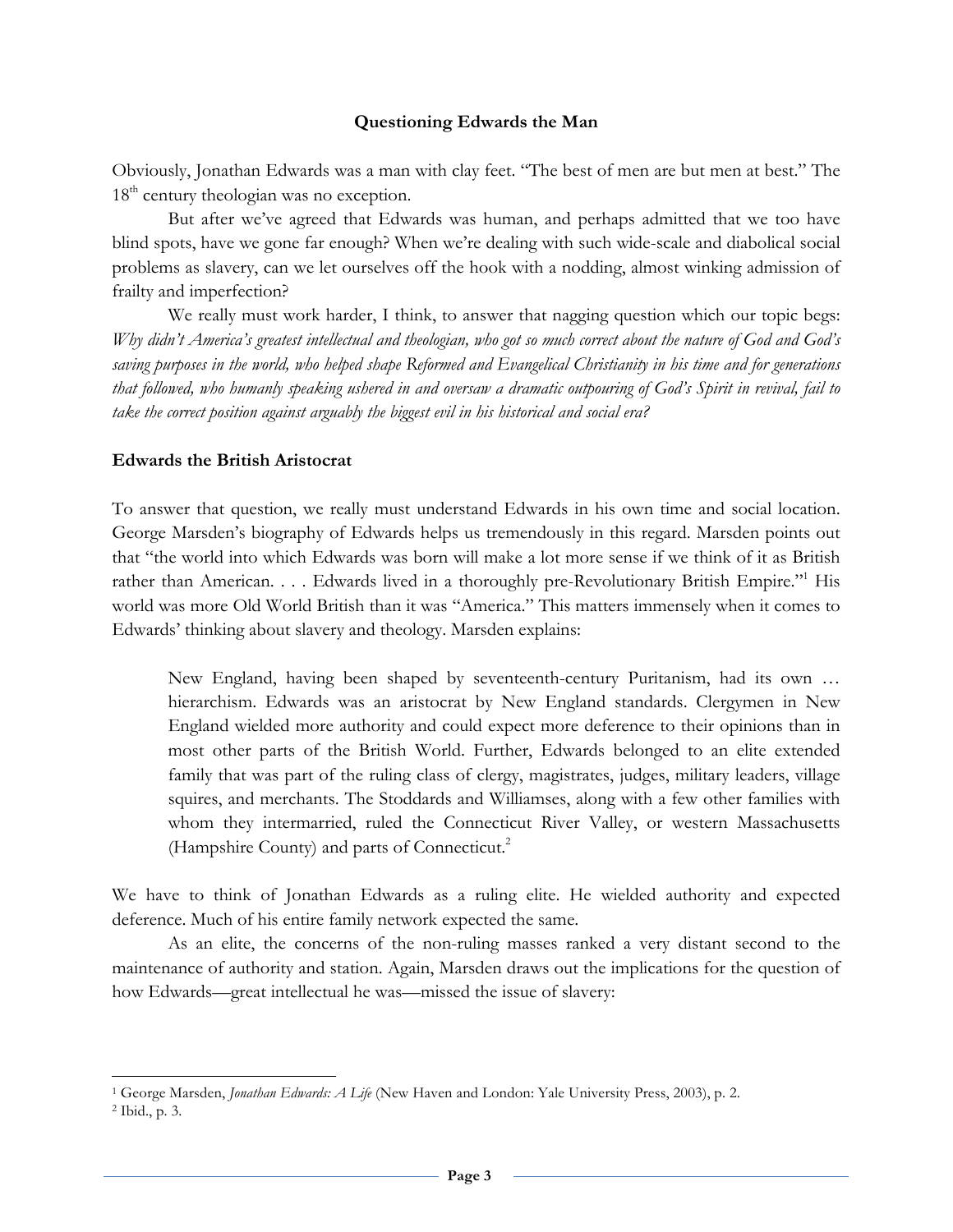Eighteenth century Britons viewed their world as monarchical and controlled by hierarchies of relationships. On both these counts, their assumptions were almost opposite of those of most Westerners today, who tend to think of society as in principle egalitarian and in fact controlled by impersonal forces. Eighteenth-century British-American society depended on patriarchy. One's most significant relationships were likely to be vertical rather than horizontal. Fathers had authority over families and households, the cornerstones of good order. Women, children, hired servants, indentures and African slaves were all dependent on persons directly above them. Society was conceived of as an extended household. In this arrangement paternalism was a virtue, not a term of opprobrium. Although British people spoke much of "liberty," few had personal freedom in a modern sense. Gentlemen ruled largely through a hierarchical system of patronage extending from the king down. Good order, especially for the lower ranks of society, was enforced by strict surveillance and stern punishments.<sup>3</sup>

Monarchical rather than egalitarian. Hierarchical rather horizontal. Paternalistic at the top and dependent at the bottom. Patronage rather than liberty. Enforced order. This is not the social milieu that would ruling elites to fight against their privilege in order to champion the disenfranchised and marginal. We're not surprised, then, that most of our theological heroes from this period—without respect to their theology—remained silent on, justified, and even participated in African enslavement.

### **Edwards the Revivalist and British Patriot**

In addition to his station in life, another set of issues significantly impeded Edwards' apprehension of slavery's evil. To put it in brief terms, Edwards found himself focused on more pressing and visible issues.

You ask, "What could be more pressing?" For Jonathan Edwards and his family, two things demanded immediate and nearly-constant attention: the ongoing skirmishes and wars with the French and their Native American allies, and concern for the fostering and continuation of spiritual awakenings or revivals.

Historians have well documented the role Edwards played in the Awakenings of 1734-35 and 1740-42. Along with George Whitefield, Edwards was perhaps the principal figure in those spiritual revivals. The defense and confirmation of God's work in the revivals fell to him as the most astute theological mind among the proponents of revival. We might liken the criticisms and opposition to revival as an Old World referendum on Edwards' entire ministry and theological outlook. We can't be surprised, then, that he gave significant energy to this cause rather than to the cause of abolition, which hardly existed as a movement during most of Edwards' life.

We also can't judge Edwards too harshly for his omission when the larger physical threat to New England would have been warfare and negotiation with Native American and French combatants. Though there had been a slave uprising in New York in 1712 (Edwards was nine) and a

<sup>!!!!!!!!!!!!!!!!!!!!!!!!!!!!!!!!!!!!!!!!!!!!!!!!!!!!!!!!!!!!</sup> <sup>3</sup> Ibid.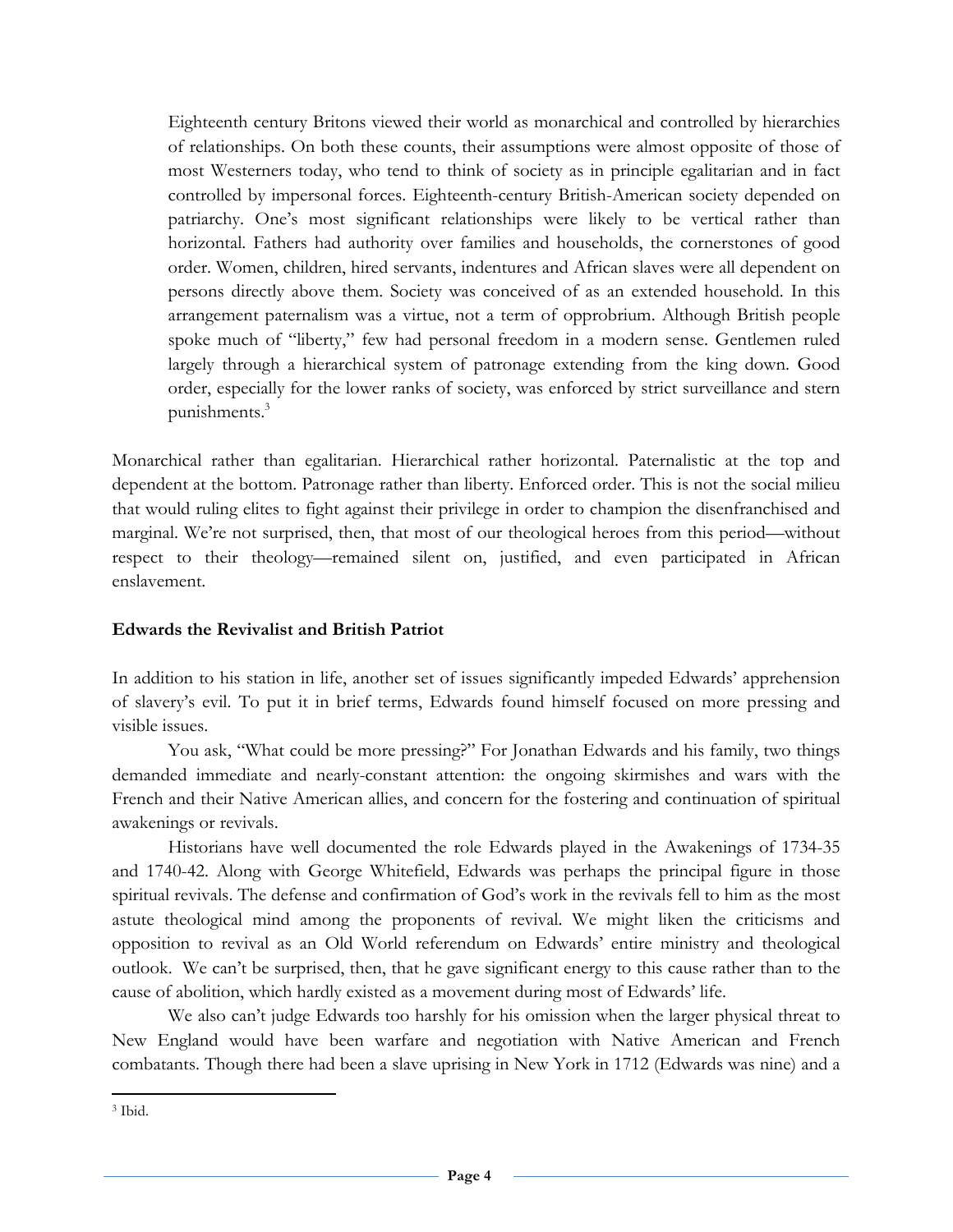supposed revolt in 1741, those conflicts would have been minor and relative infrequent compared to the list of wars on both sides of the Atlantic: Queen Anne's War (1702-13); Indian sacking of Deerfield, MA (1704); Jacobite Rebellion (1715-16); Father Rale's War (1724-25); King George's War (1744-48); Stuart invasion of Scotland and England (1745-46); and French and Indian War  $(1755-63)$ .

To expect Edwards to oppose slavery amidst the conflicts with the French and Native Americans would be akin to expecting soldiers to contribute to cancer research during a world war. It would be a good thing to do, but it probably wouldn't rank among the most pressing concerns to the soldier. So it was with Edwards. Edwards the man was inescapably a man of his time—an aristocratic, revival focused, British patriot. Those were his blinders.

• Read things about us from outside us to be aware of our social and cultural location, and how that affects our social actions.

### **Questioning Edwards' Theology**

But some contend that the defect leading to Edwards' acceptance of slavery came not from the social mores of the time but more immediately from Edwards' theology itself. This criticism takes various forms, from generally rejecting Reformed theology and Calvinism to a specific rejection of the doctrine of predestination.

Edwards was nothing if he was not an ardent defender of the Reformed or Calvinistic orthodoxy that reigned in New England during his lifetime. That orthodoxy maintained that God was sovereign in all things. God's unfettered control might be seen as easily in the events of history as in the salvation of men. Where the salvation of men was concerned, Edwards promoted and defended the "doctrines of grace." The Synod of Dordt (1618-19) has given us the acrostic T.U.L.I.P. as a summary of the Reformed and Calvinistic doctrines of grace.

- Total Depravity
- Unconditional Election
- Limited Atonement
- Irresistible Grace
- Perseverance of the Saints

In what way could Edwards' theology be thought to lead to his status as slave owner? According to his critics, the doctrine of election or predestination deserves the blame. They contend that belief in God's predestination—especially in any historical or social sense—tended toward a support of slavery. We can understand why critics would think this given the "manifest destiny" styled abuse and misapplication of the doctrine to Black slavery. The Bible nowhere teaches that God predestined Africans to slavery, so the suggestion by pro-slavery Calvinists rightfully draws ire.

But as far as we know, Edwards never argued such a view. He cherished the doctrine of election because it undergirded the free grace and love God shows toward undeserving sinners who could never merit his grace. Already during the New England of Edwards' day, there were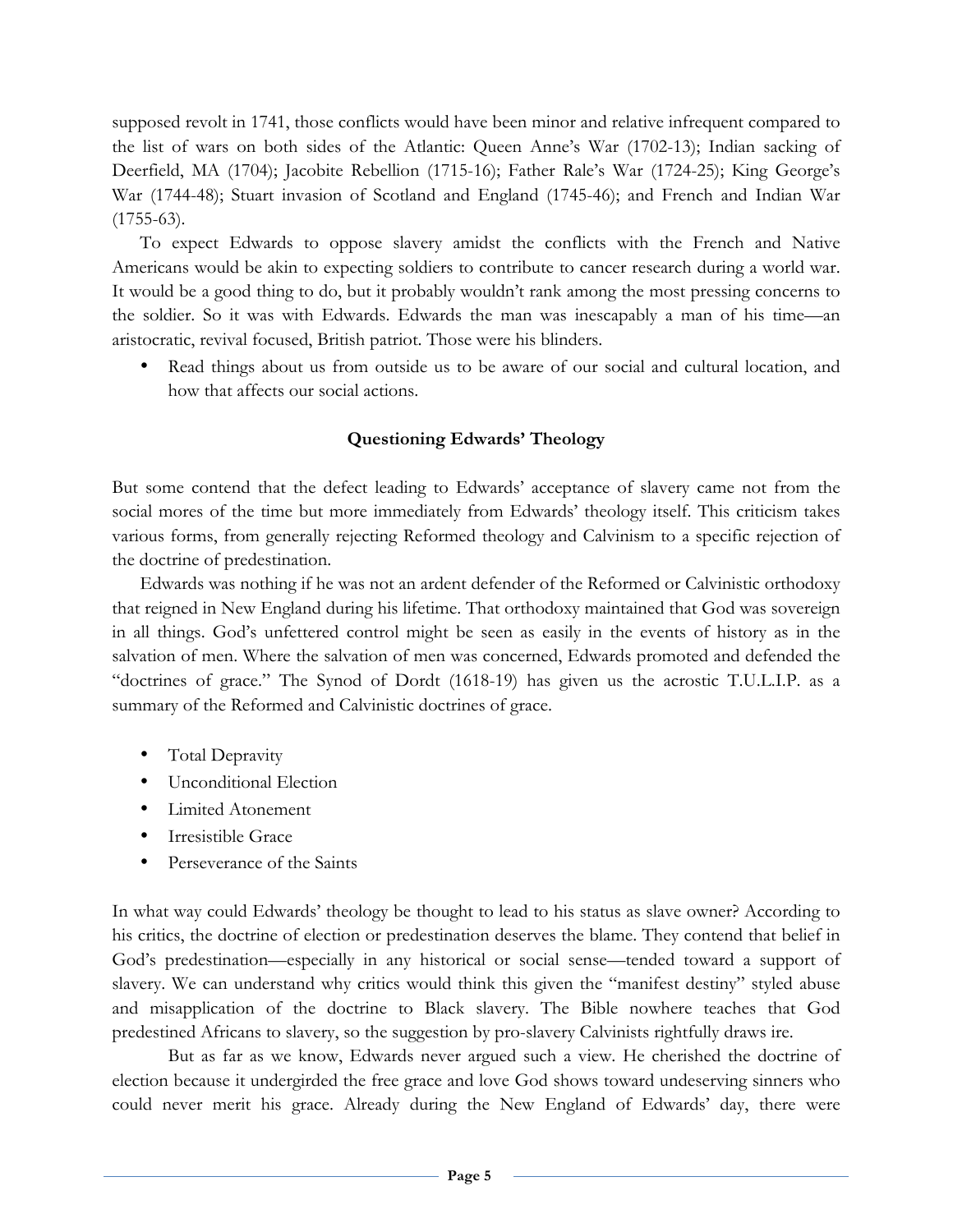defections to Arminian and free will theology. Arminians then, as do many Arminians today, assume or claim that their theological commitments represent a more egalitarian and freedom loving view. One simply needs to note the many Arminian theologians and pastors who held slaves to uncover the weakness of the claim. There is no causal relationship—or even descriptive correlation between theology proper and 18<sup>th</sup> century slaveholding.

Two and a half centuries later, we find that Edwards' doctrine of God, of God's sovereignty and action in history, and man's opportunity to delight himself in the glory of God inspires, guides, and satisfies countless worshippers.

#### **Questioning Edwards' Doctrine of Slavery**

The third way we might approach our topic is to ask: *"Should Edwards' doctrine of slavery and slaveholding be accepted by anyone today?"* This question moves the discussion from theology proper to a question of proper exegesis of certain biblical texts regarding slavery.

How did Edwards "theologize" about slavery? What doctrinal position did he take?

We have precious little regarding Edwards formal doctrine of slavery. What we do have comes from one source, a 1741 outline Edwards drafted in defense of a fellow pastor named Benjamin Doolittle. Doolittle's congregation denounced their pastor for a range of offenses, including slaveholding. The controversy was referred to the Hampshire Association of pastors for mediation. The Association apparently assigned Edwards to offer a defense of Doolittle. The case is filled with irony since the congregants accusing Doolittle were supporters of Edwards' view of the revivals while Doolittle himself was suspected of anti-Calvinist Arminian tendencies. The one time Edwards officially addresses slavery, he finds himself defending a slave owner who rejects his theology against a group of parishioners who support his theology.

Sherard Burns takes Edwards' defense of Doolittle as evidence of "theological compromise" and "socially ingrained and acceptable" attitudes toward "the oppressions of Africans in America." He continues: "The prime motivation behind Edwards's action was the reality that he himself owned slaves. It was not that he felt a great burden against the atrocities of slavery, if indeed he knew them at all, nor that there was great desire to see the institution abolished and men gain the freedom that he and others like him enjoyed as gifts from God." Burns views Edwards as "Driven by a dual reality—namely, that he owned slaves and knowing that a threat to the slaveholding of any one minister was a threat to the slaveholding of any minister—Edwards dismissed theological differences and defended Doolittle, the Arminian."<sup>4</sup>

Perhaps there's another explanation for Edwards' defense of Doolittle. After all, everything else we know of Jonathan Edwards suggests to us a man of scrupulous integrity—theological and otherwise. It seems to me that Edwards' defense of Doolittle had little to do with slavery—in that regard, Burns is probably correct to suspect "socially ingrained" attitudes toward the institution. Rather, Edwards defended Doolittle because he saw threats to both the New Light revivalist cause

<sup>4</sup> Sherard Burns, "Trusting the Theology of a Slave Owner," in *A God-Entranced Vision of All Things: The Legacy of Jonathan Edwards* , ed. John Piper and Justin Taylor (Wheaton, IL: Crossway Books, 2004), pp. 147, 149.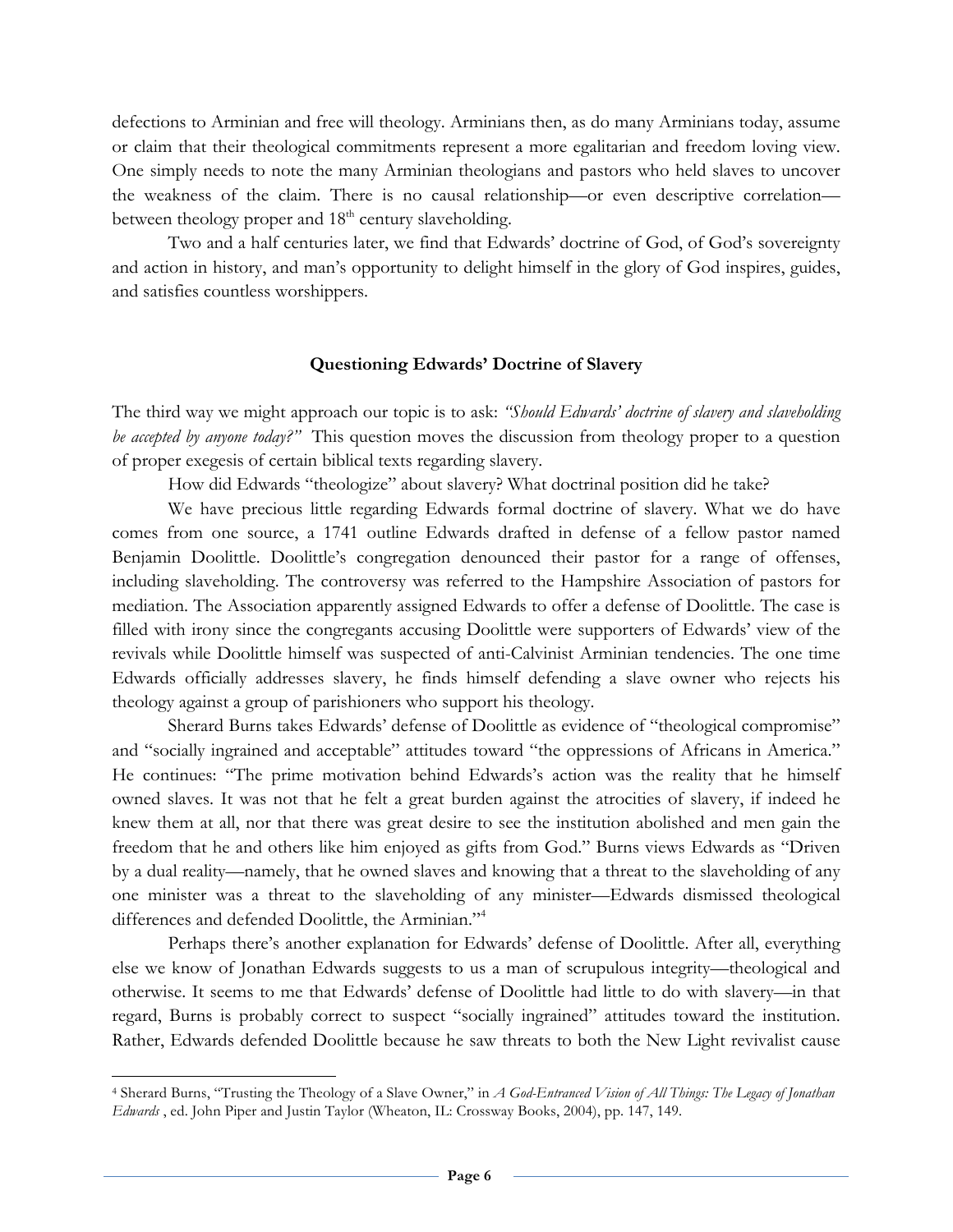and to the clergy-dominated aristocracy that ruled New England. If the parishioners could arraign and convict a pastor—of whatever theological stripe—that signaled a kind of anarchy that Puritan and aristocratic elites could not suffer.

But should we adopt Edwards' view of slavery? Was his exegesis correct? We might outline Edwards' position by highlighting some things he got wrong, from our perspective, and some things he got correct, making him ahead of his time in retrospect.<sup>5</sup>

Wrong:

- Argued that it was not in itself sinful to use one's "neighbor's work without wages".
- Defended slavery as not wrong in itself.

Correct:

!!!!!!!!!!!!!!!!!!!!!!!!!!!!!!!!!!!!!!!!!!!!!!!!!!!!!!!!!!!!

- He condemned the Transatlantic slave trade, rejecting the idea that other nations had power or right to disenfranchise all the nations of Africa.
- He rejected the idea that Israel's history could serve as precedent and warrant for Colonial abuse of Africa.
- He held that under the gospel God would not "wink" at unjust manstealing, but called his people to love their neighbors (writ large) as themselves.
- He explicitly denied that Africans and Native Americans were inferior in God's eyes. He did not deny either their full humanity or the need to seek their spiritual good. He regarded them as equal to Christian nations (read, "White") in their rights and potential.
- He regarded Africans and Native Americans as spiritual equals. He was the first pastor in Northampton to allow full communicant membership to African people.
- In the 1740s, he argued that there could be no advance in "Gospellizing" Africans until the slave trade ended.

When you consider that apart from early Quaker writings there was no abolitionist movement to speak of during Edwards's day, it seems that Edwards was both a man *of* his time and *ahead* of his time. Still, it will not do for anyone today to take the ambivalent stance the Northampton pastor took. What Edwards got incorrect jeopardized millions of African Americans who lived in the wake of his life. Edwards attempted to thread a needle between ending the Transatlantic slave trade, on the one hand, and supporting the domestic servitude of Africans on the other. When he wrote the congregation in defense of Doolittle, he chided them for their hypocrisy, for condemning slavery but enjoying the fruits of slave economy. Perhaps it's fitting to simply state: It takes a hypocrite to know a hypocrite. Or, more charitably, Edwards saw the inconsistency of others more clearly than he saw his own in this case.

The only way to resist evil is to be consistently and completely against it. There can be no compromise with evil and injustice. Perhaps Edwards would have developed more completely had

<sup>5</sup> See Marsden, *Jonathan Edwards*, pp. 255-258; Kenneth P. Minkema, "Jonathan Edwards's Defense of Slavery," *The Massachusetts Historical Review,* vol. 4 (2002): 23-59. Downloaded October 17, 2009.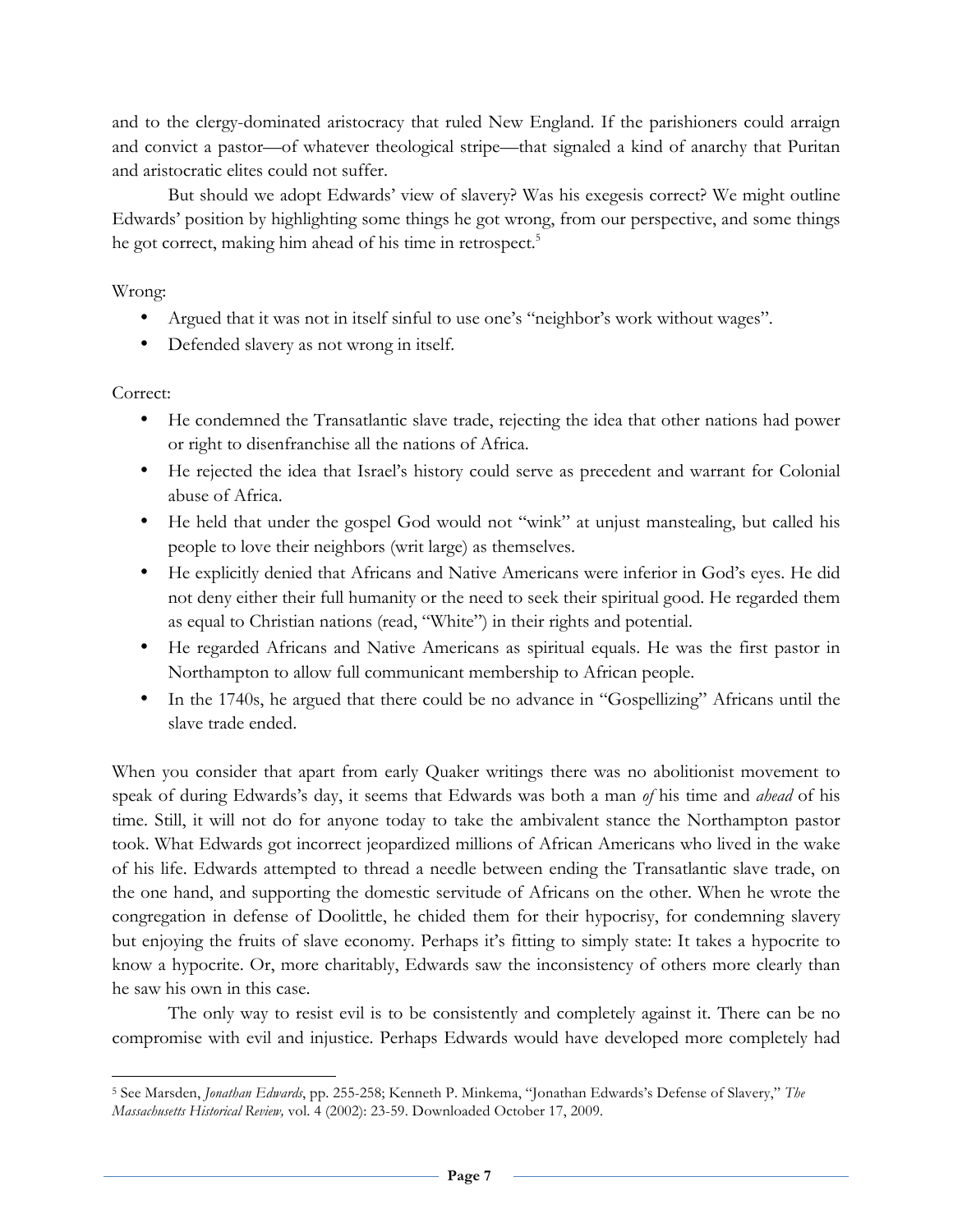he lived longer and reflected more. Again, we only have a fragment of his thoughts on this issue. But given what we do have, we have enough to say that exegetically there was more to say than Edwards said. And pastorally, there was more opportunity to say it than Edwards took advantage of. At this point, he failed to be prophetic, even if his fragmentary thoughts show evidence of being ahead of his time.

Again, our doctrine of slavery is no distant historical and sociological curiosity. Today, slavery ranks behind illegal drugs and arms trafficking as the third largest international crime industry. Modern day slavery is believed to generate profits of an estimated \$32 billion, according to a 2005 report from the International Labour Organization. Of that number, \$15.5 billion is made in industrialized countries. An estimated 14,000 to 18,000 persons are trafficked into the United States each year.<sup>6</sup>

#### **Questioning Edwards' Ethics**

Some writers of African-American religious history assert that Black Christians rejected predestination and election as incompatible with their lived experience in slavery, their hope of freedom in this life, and their view of God as just and benevolent. For example, Eugene Genovese asserts that "predestinarian doctrine did not appear in Black religion" and "only rarely did Orthodox Calvinism come from the mouths of black preachers, and even in those cases its uses remain in doubt."7

On the other hand, some historians understand Calvinism to have provided the deepest structuring framework for African Americans during the 1700s. John Saillant writes:

Indeed, Calvinism seems to have corroborated the deepest structuring elements of the experiences of such men and women as they matured from children living in slavery or servitude into adults desiring freedom, literacy, and membership in a fair society. From Calvinism, this generation of black authors drew a vision of God at work providentially in the lives of black people, directing their sufferings yet promising the faithful among them a restoration to his favor and his presence. Not until around 1815 would African American authors, such as John Jea, explicitly declare themselves against Calvinism and for free-will religion.<sup>8</sup>

Based on the available evidence, I think Saillant presents the more compelling case. But the question we wish to ask is: Did the embrace of Calvinism lead African Americans and others to ethically compromised positions? Is it the case the either Edwards' theology proper or his doctrine of slavery leads inexorably to sub-Christian social ethics? Perhaps the best way to consider that question would

<sup>!!!!!!!!!!!!!!!!!!!!!!!!!!!!!!!!!!!!!!!!!!!!!!!!!!!!!!!!!!!!</sup> <sup>6</sup> See The CNN Freedom Project: Ending Modern-Day slavery at

http://thecnnfreedomproject.blogs.cnn.com/category/the-facts/. Information downloaded January 9, 2012. <sup>7</sup> Eugene D. Genovese, *Roll, Jordan, Roll: The World the Slaves Made* (New York: Vintage Books, 1976), p. 243.

<sup>8</sup> John Saillant, *Black Puritan, Black Republican: The Life and Thought of Lemuel Haynes, 1753-1833* (New York: Oxford University Press, 2003), p. 4.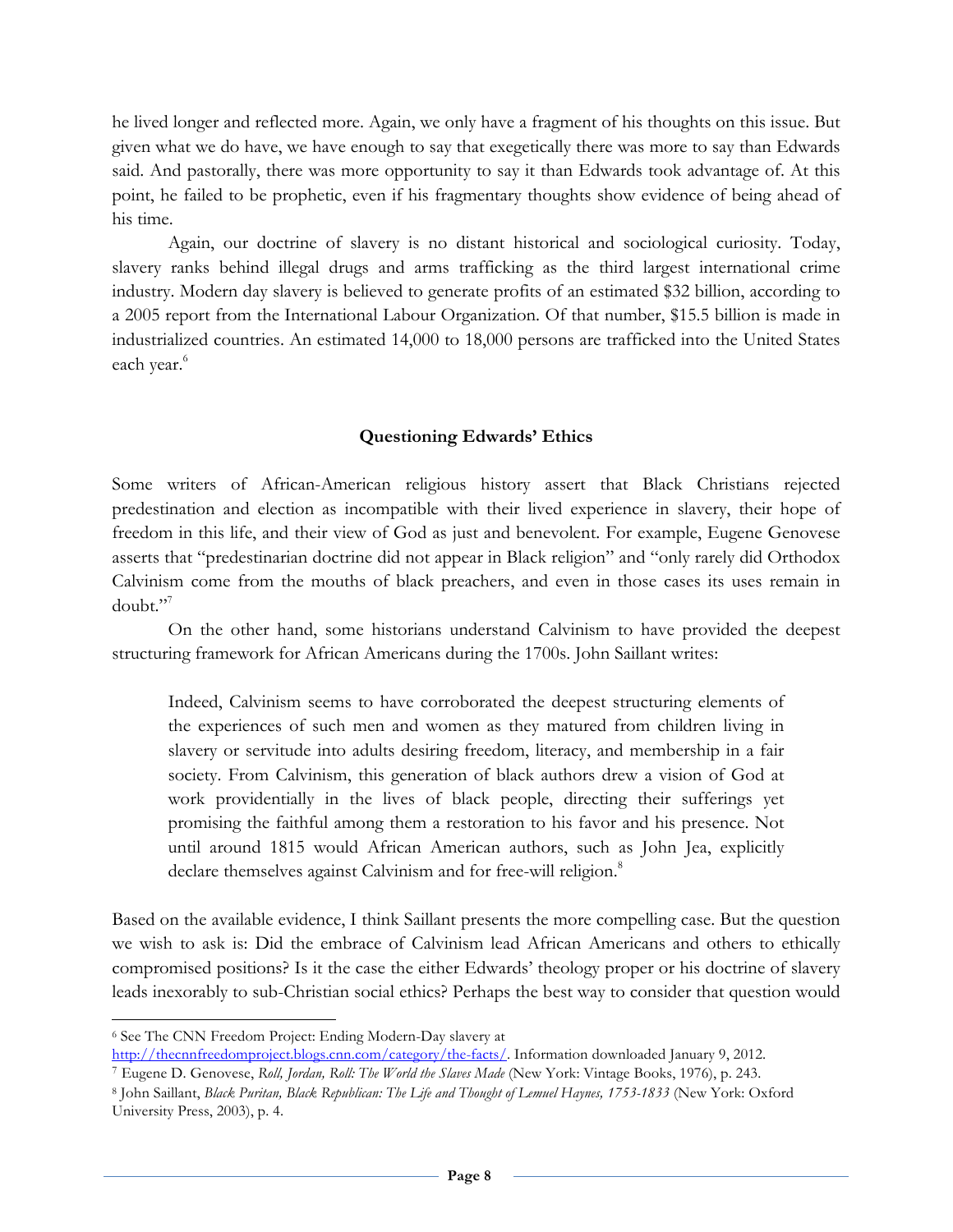be to briefly make mention of the theological heirs, those Edwardseans, that followed in the wake of Edwards. Jonathan Edwards, Jr. and Samuel Hopkins are perhaps the two best-known heirs of Edwards' theology to take up the mantle of slavery's abolition. The important point is this: The seeds of their anti-slavery protest were planted deeply in Edwards' own thinking and writing.

Edwards' reflection on benevolence, true virtue, holy affections, or "Being in general" left his heirs with a view of godly love that for some necessitated the abolition of slavery. For that quarter of Edwards' followers, slavery ran "contrary to such selflessness" and would "certainly incur God's wrath." For them, "failure to resist the sin of slavery was as sinful as slaveholding itself." In terms of political ethics, these followers of Edwards the slaveholder became what we call today single-issue voters, saying, as Hopkins put it: "Be sure that you never give your Sufferage for the Election of one to any place of public trust that does enslave his fellow creature, certain it is that he that will Enslave an African would inslave an American if he could. He that will inslave one man would inslave all men if he had power."<sup>9</sup>

African Americans in the abolitionist cause drew heavily on Edwardsean themes in the 1700s into the early 1800s. Saillant identifies three aspects of Edwards' theology that attracted Black attention and lead to "a vigorous Calvinist-inspired abolitionism—one in which black people themselves were authors." The three aspects of Edwards' theology fueling this protest were: benevolence, providence, and the will.<sup>10</sup> This tradition of Black writers took the Calvinism they learned from men like Edwards and improved upon it by working out the implications of Edwards' thought for their social condition.

Jupiter Hammon (1711-1806), a contemporary of Edwards, offered an eloquent Address to the Negroes of the State of New York represented an eloquent early example of Calvinistic abolitionist activity among African Americans. In the generation following Edwards, Lemuel Haynes (1753-1833), a New Light Edwardsean, offered the most theologically penetrating and exacting jeremiads against slavery.

Does Reformed theology lead inexorably to complicity and complacency in social concerns? No, it doesn't. To be sure, the heirs to Edwards fell across a range of positions on slavery as Minkema and Stout demonstrate. Those "New Divinity Immediatists" born between 1725 and 1750, like Hopkins and Edwards, Jr., sought the immediate end of slavery. However, those post-Revolutionary War Edwardseans were predominantly pro-slavery conservatives and gradualists born between 1775-1800. Then there were the "Neo-Edwardsean Immediatists" born around 1800 who resumed the call to an immediate end to slave trafficking and slaveholding.<sup>11</sup>

Edwards' legacy is mixed. But two things should be deduced from that very mixture:

- The ethical failures are not owing to either Edwards or Reformed theology, and
- The existence of those Calvinists who "got it right" argues that what matters is following the theological principles to their logical social and political end. Reformed theology consistently applied—because it is biblical truth—leads to correct social action.

<sup>9</sup> Kenneth P. Minkema and Harry S. Stout, "The Edwardsean Tradition and the Antislavery Debate, 1740-1865, *The Journal of American History* (June 2005): 54, 55, 56.

<sup>10</sup> John Saillant, "African American Engagements with Edwards in the Era of the Slave Trade," pp. 141, 145-146.

<sup>11</sup> Minkema and Stout, "The Edwardsean Tradition," 61-72.